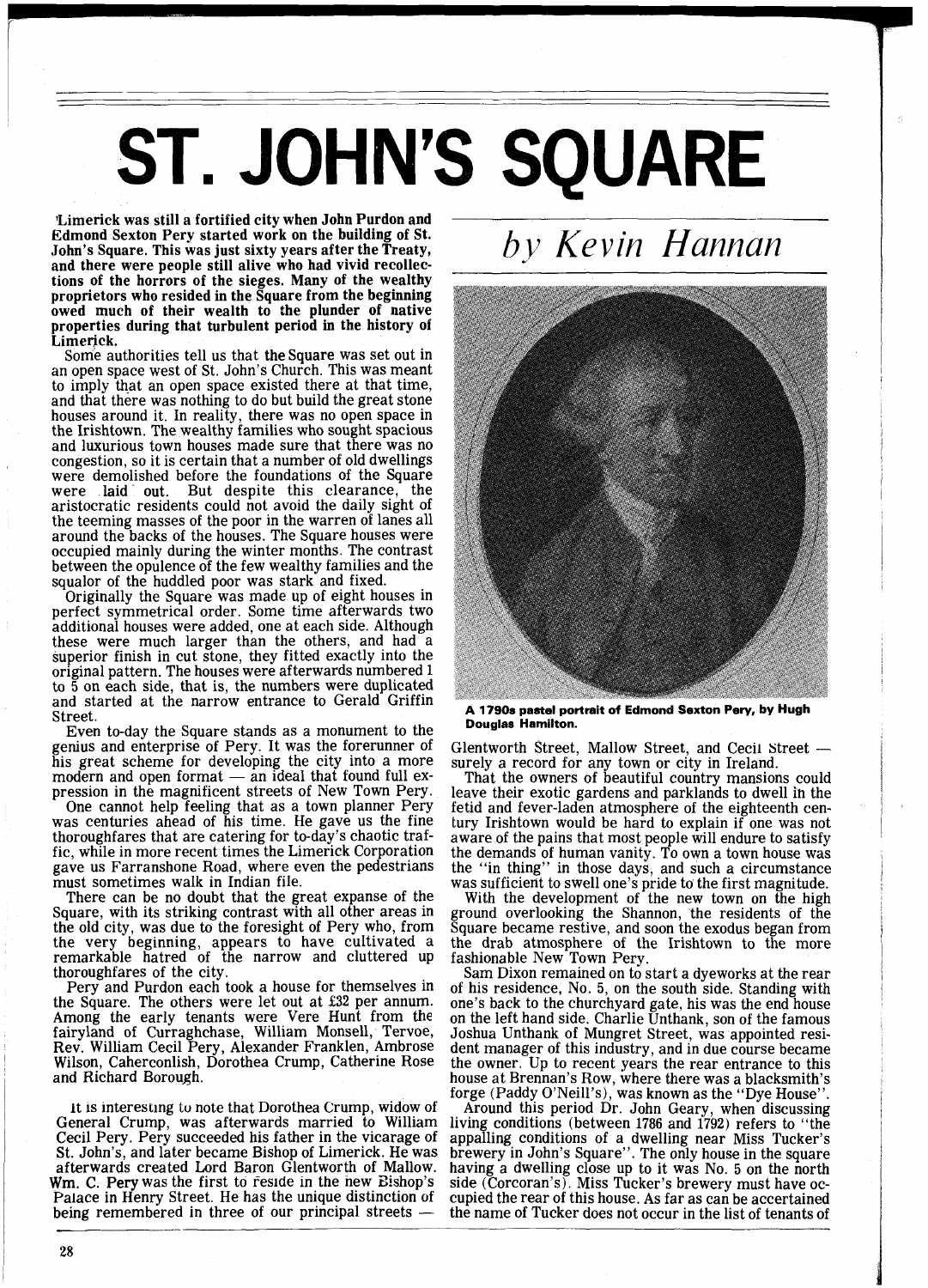

No. 5 South, which was also close to other dwellings at Chapel Lane (now Canter's Range). Furthermore, it was unlikely that a dye works and a brewery could be accom-

A detachment of the garrison took over No. 2 on the south side and built a new wing at the rear and a fine cut stone entrance at Barrack Lane. The military moved out when the new barracks were completed in 1798 (now the Sarsfield Barracks).

No. **3** on the north side (now the men's hostel) became the Church of Ireland rectory for St. John's parish. The magnificent Georgian doorway of this house, together with the lamp standard — a reminder of the days when wealthy householders provided their own street lighting — were additions made, perhaps, by the Church Body. The original doors of these houses were drab and plain, without any form of ornamentation. More than one observer suggested that they were more like back doors than front doors.

The last rector to reside here was Rev. Canon Langbridge, an Englishman of letters, who was well The last rector to reside here was Rev. Canon<br>Langbridge, an Englishman of letters, who was well<br>loved by all classes and creeds in the parish — and far<br>outside it. The Bev. I angularity who spent most of his outside it. The Rev. Langbridge, who spent most of his life in Limerick, was a man of high literary talents, and was the author of a number of books of short stories and poems. It is regrettable that none of his poetry relates to his adopted city. These long out-of-print works — many of outstanding merit, are mainly lyrics inspired b poems. It is regrettable that none of his poetry relates to his adopted city. These long out-of-print works — many plight of the hawkers and street musicians of the London of his day. He collaborated with Sir Martin Harvey in dramatising "A Tale of Two Cities". This remarkable work titled "The Only Way", was loudly acclaimed in literary circles, and enjoyed a widespread popularity for many years. One of his two daughters, Rosamund, was also a gifted writer, and had at least one novel published, but, unfortunately, we know very little about it, except that it was banned by the Limerick Carnegie Library Committee, a circumstance which need not reflect in any way on the author, as the Committee in those years was made up of some diehard puritans.

When he first took up residence in the Square the Canon was advised by an old clergyman to take precautions against attack by the savage and superstitious natives. Indeed, his adviser, who apparently had no time for the common people of the parish, suggested the fitting of iron grills on the windows of the rectory.<br>The Canon, disregarding these overtures, mixed freely

with the local people, with whom he became a great favourite. That he was held in the highest regard by all classes was proved during the riots which followed an anti-Home Rule meeting held in the Theatre Royal in October 1912. On that infamous occasion the homes and business premises of many Protestants had their windows and doors smashed. Even the Protestant churches did not escape the fury of the mob. But the Canon in St. John's Square was not forgotten by the people amongst whom he lived. The members of St. John's Temperence Society mounted guard outside the Rectory, and also patrolled the grounds of the churchyard, to insure the

protection of the church against sacrilege. Further proof of the high regard in which he was held was shown when his salary as Church of Ireland chaplain to the Mental Hospital was increased through the influence of the priests of the parish. He died in 1922, and is buried in St. John's churchyard, a few feet from the door of the church.

As the years rolled by, some of the houses were let out to substantial middle class tenants, many of whom sublet to others. In due course the houses on the south side, with the exception of No. 1 and No. 2, became working class tenements, as did No's 1 and 2 on the north side. No. 4 on the north side was a tenement for a time, up to about sixty years ago, when it once again became a private dwelling.

The ground floor and basement of this house, which is now the headquarters of St. John's Catholic Boy Scouts, was occupied by Otto Hazelbeck around the turn of the century. Hazelbeck, a German who had emigrated from Manchester, engaged in the then little-known craft of sausage and pudding making. He was a man of remarkable business acumen and carried on his trade in